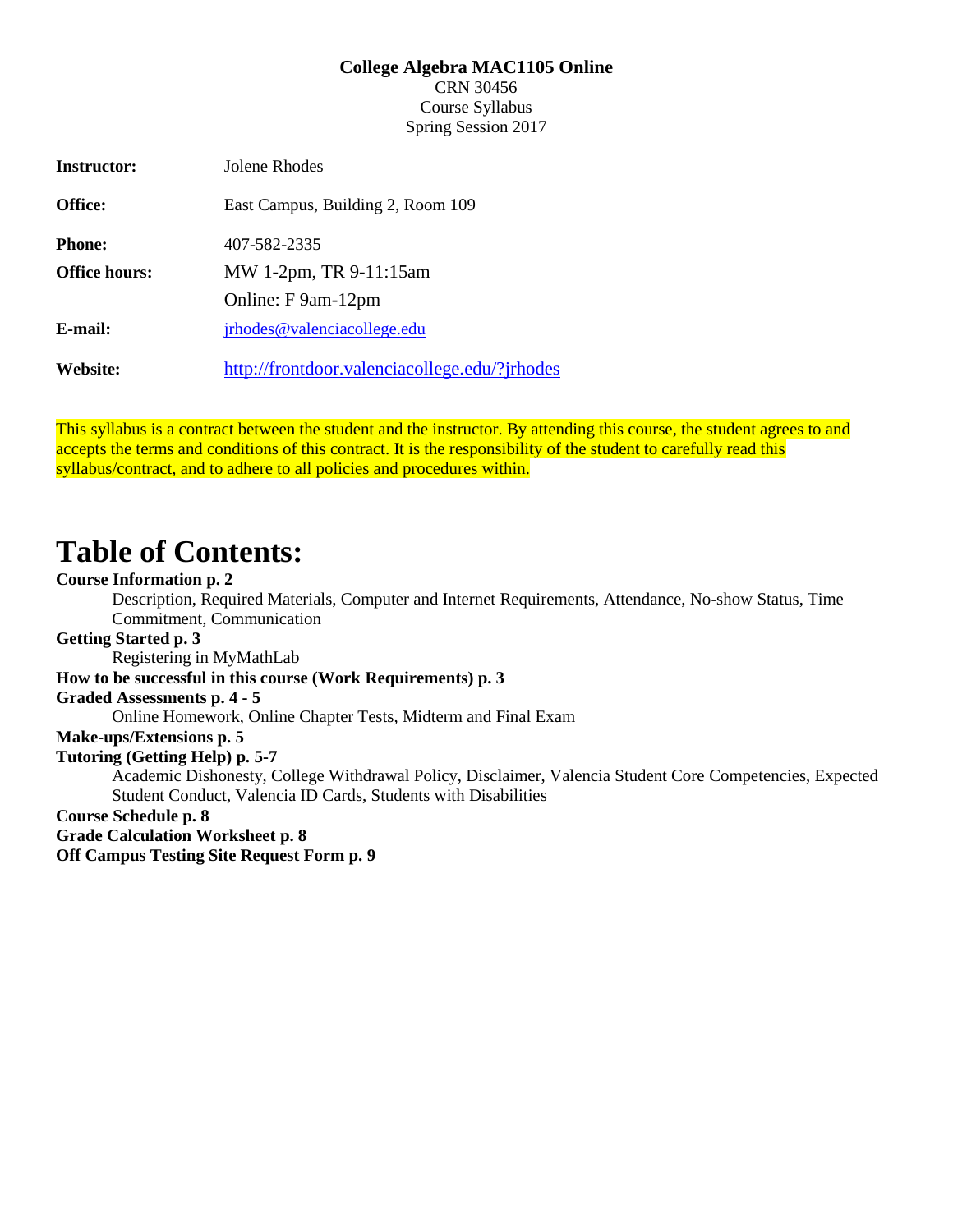# **Course Information**

# **Description:**

Prerequisite: Minimum grade of C in MAT 1033C or appropriate score on an approved assessment Course based on the study of functions and their role in problem solving. Topics include graphing, the linear, quadratic, and exponential families of functions, and inverse functions. Students will be required to solve applied problems and communicate their findings effectively. Technology tools will be utilized in addition to analytical methods. Gordon Rule course. Minimum grade of C is required if MAC 1105 is used to satisfy Gordon Rule and general education requirements.

# **Required materials:**

1. Access to MyMathLab - available from the bookstore or online a[t http://pearsonmylabandmastering.com](http://pearsonmylabandmastering.com/)

- Note that this allows you to access an electronic copy of the text.
- 2. TI-84 graphing calculator (can be checked out from one of the campus math centers)

# **Optional materials:**

Textbook: *College Algebra* 5/e with MyMathLab by Beecher, Penna, Bittinger.

# **Computer and Internet Requirements:**

Access to Atlas email. Appropriate settings for MyMathLab on your computer.

# **Attendance:**

This online class has no scheduled class meetings; there are 2 exams that must be taken in a proctored testing center.

# **No Show Status**

By the "Program Integrity and Documentation of Online Course Attendance" published by the US Department of Education (ED) and adopted by Valencia College, any student registered in an online course must show attendance. The Department of Education has made it clear that simply logging into an online course does not constitute attendance as an "academically-related activity."

The way a student shows attendance in this course is by

(1) completing the Information Quiz found in Blackboard [\(http://learn.valenciacollege.edu/\)](http://learn.valenciacollege.edu/), and

(2) completing at least one Homework assignment (in MyMathLab [http://pearsonmylabandmastering.com\)](http://pearsonmylabandmastering.com/) with a score of at least 80% during the first week of class (Jan 9-13, 2017).

Caution: if you have not logged into Blackboard, completed the Information quiz, logged into MyMathLab, and completed at least one homework assignments with at least an 80% **during the first week of this term (**Jan 9-13, 2017**)** you will have not complied with the ED attendance policy, and you will be withdrawn from this course as a No-Show.

# **Time Commitment:**

Note that an online course may need more time commitment than an onsite course. Since this is a short term online course, the six hours a week that you would normally use to attend lectures should be spent online reading the textbook, watching lecture videos, working through practice exercises and taking tests. Any college course also requires at least two hours of study-time for every lecture hour. Thus, you should allocate at least another twelve hours a week on study time activities such as working on assigned homework and sample tests. This course may take more time than you expect.

# **Communication:**

This is an online course, therefore, we will communicate mainly electronically via email. You must check your ATLAS email regularly as to not miss any important messages from the instructor. All communications should follow appropriate etiquette. Email should be used in a professional way. Always put identifying information in the subject line and include your name and course (MAC1105) so that I know who you are.

All emails will receive my response in a timely fashion. You should expect my reply within a 24-hr period, excluding Saturdays and Sundays. On the other hand, when you receive any email from me that requires your response, I expect you to reply in a timely fashion as well. I will be communicating with you on at least a weekly basis; therefore, it is crucial that you check your emails frequently. Not checking my emails is not accepted as an excuse for missing assignments.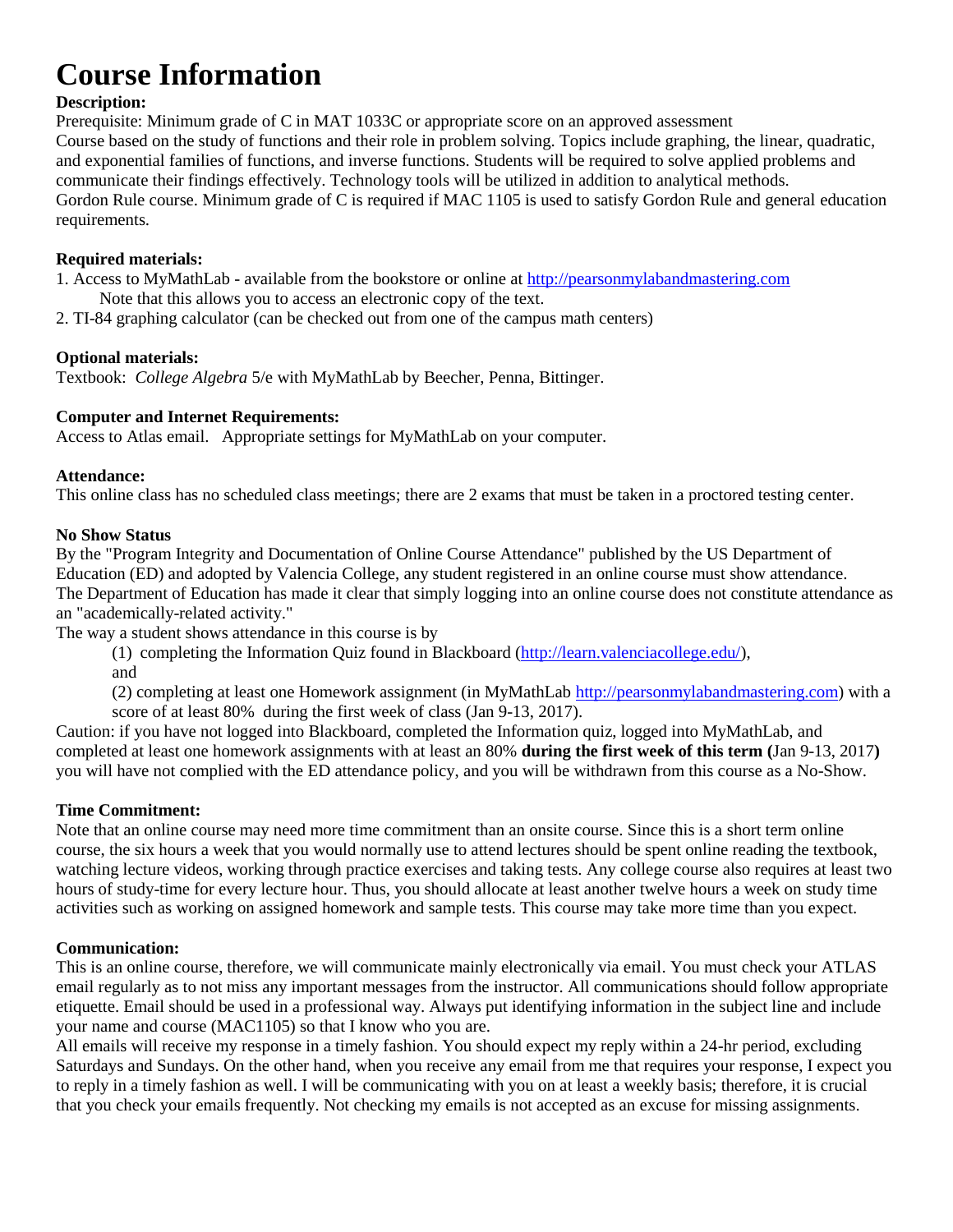# **Getting Started**

# **To register for College Algebra:**

- 1. Go to [www.pearsonmylabandmastering.com.](http://www.pearsonmylabandmastering.com/)
- 2. Under Register, select Student.
- 3. Confirm you have the information needed, then select OK! Register now.
- 4. Enter your instructor's course ID: rhodes18131, and Continue.
- 5. Enter your existing Pearson account username and password to Sign In. You have an account if you have ever used a Pearson MyLab & Mastering product, such as MyMathLab, MyITLab, MySpanishLab, MasteringBiology or MasteringPhysics. If you don't have an account, select Create and complete the required fields.
- 6. Select an access option. Enter the access code that came with your textbook or was purchased separately from the bookstore. Buy access using a credit card or PayPal account. If available, get temporary access by selecting the link near the bottom of the page.
- 7. From the You're Done! page, select Go To My Courses.
- 8. On the My Courses page, select the course name College Algebra to start your work.

# **To sign in later:**

- 1. Go to [www.pearsonmylabandmastering.com.](http://www.pearsonmylabandmastering.com/)
- 2. Select Sign In.
- 3. Enter your Pearson account username and password, and Sign In.
- 4. Select the course name College Algebra to start your work.

# **How to be Successful in this Course (Work Requirements)**

When you sign into your course you will see a list of buttons on your left. They are: Course Home, Announcements, Homework, Quizzes and Tests, Study Plan, Gradebook, Chapter Contents (Textbook), Tools for Success, Multimedia Library, Pearson Tutor Services, Syllabus.

- 1. Click on Chapter Contents (Textbook), select the chapter and section you would like to work on. Click on Multimedia eText to read and work through the examples given in the section. Click on Study Plan to work through sample problems for this section.
- 2. Click on **Multimedia Library** to view animations, power points and publisher videos for the course.
- 3. Click on **Study Plan** to work through sample problems in the section you are working on.
- 4. Click on Pearson Tutor Services to access free tutoring. Click on Tools for Success for extra downloads (podcasts, etc.)
- 5. Click on Homework to do the graded homework for each section. Due dates are listed here as well as on the attached calendar.
- 6. When you have completed the chapter, practice for the chapter test by taking the practice test available online under Tests. If you score at least an 80% on the practice test by the deadline, you will receive a 5% bonus on the test for that chapter. Review what you did wrong on the practice tests and for extra practice, work through the chapter test in the textbook. Get help at this point if you need it!
- 7. Take your chapter test! Once you finish and submit your test click on Grade Book to ensure that your test was submitted successfully. Your current average in the course can be found here by clicking on **Show Overall Score**  on the top left.

8. Take the midterm and the final exam as scheduled in a proctored testing center.

**Note: It is the student's responsibility to work ahead of the attached schedule in order to build some flexibility into the schedule. There will be no extensions on any of the due dates.**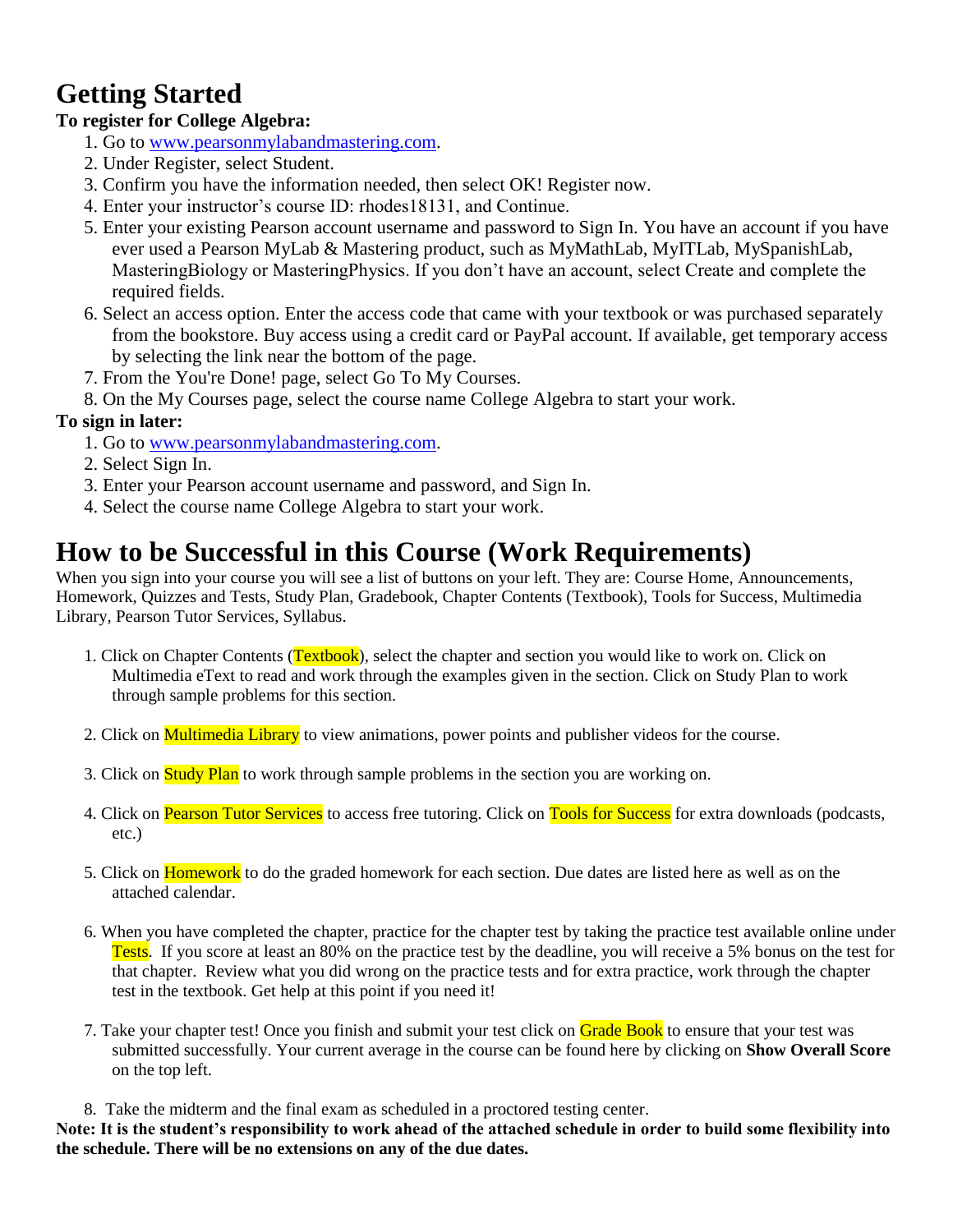# **Graded Assessments:**

Your grade in this course will be computed from the following:

- 1) Online Homework (200 points) 2) Chapter Tests (200 points)
- 3) Midterm (150 points)
- 4) Final Exam (200 points)

# **1) Online Homework:**

There is an online homework assignment for each section covered in this course. Each homework section must be completed by midnight (E.S.T.) on the date indicated on the attached schedule. There will be NO extensions on the due dates-no exceptions. The percentage of homework completed will count towards 200 points of your final grade. All of the homework assignments can be found by first logging into your course in MyMathLab, clicking on Homework on the left hand side, and then select the section you want to work on and do the exercises. When you are done make sure to click on Save. You may only answer a single question 3 times per attempt at the homework. You may submit a homework assignment as many times as needed up until the deadline date. Therefore, you can work on the homework until you get a perfect score. Every time you hit Save your homework grade will be updated in your grade book that can be assessed by clicking on Gradebook on the left hand side. It is the student's responsibility to check their grade book to ensure that the homework was submitted successfully. There will be a homework make up day scheduled on April 17, 2017. You will be allowed to make up all homework on this day with no penalty.

# **2) Online Chapter Tests:**

There will be 5 online tests. Each test will be worth 50 points for a total of 200 points (the 4 highest test grades). There is one practice test for each test-they do not count towards your grade but can add a bonus of 5% to your test score if you score at least an 80% by the deadline. Each test must be completed by midnight (E.S.T.) on the date indicated on the attached schedule. The tests can be found by clicking on Tests on the left hand side. The following dates are the last possible day for you to take the chapter tests-NO exceptions. There will be no extensions on these due dates. You can take them at any time before these dates. There will be a 120-minute time limit for each test. Your lowest test grade will be dropped at the end of the course. If you miss a test, then that will automatically become your lowest test score.

Chapter 1: January 25, 2017 Chapter 2: February 13, 2017 Chapter 3: February 27, 2017 Chapter 4: March 24, 2017 Chapter 5: April 14, 2017 It is the student's responsibility to check their grade book to ensure that the test was submitted successfully.

# **3) Midterm and Final Exam:**

There will be a comprehensive midterm and final exam in this course. The midterm is worth 150 points and the final exam is worth 200 points. These exams are taken in MyMathLab but will need a password inputted from a proctored testing center. Be prepared to use a graphing calculator when necessary. There is one practice test for the midterm and final-they do not count towards your grade but can add a bonus of 5% to the test grade if you score at least an 80% on the practice test by the deadline.

The midterm and the final exam are to be taken in a proctored testing center on or before the due dates. The midterm deadline is March 3, 2017. You may take the final exam on any day on or before April 24, 2017. A Valencia photo ID will be required at the Valencia Testing Centers. Arrangements to take the midterm and/or final exam at another proctored testing center other than any of the Valencia College Testing Centers must be made by January 31. 2017. Your midterm and final exam will automatically be available at the East, West, Winter Park, Lake Nona, and Osceola campus testing centers.

Students who live outside of commuting distance to Valencia College (East, West, Osceola, Lake Nona or Winter Park campuses) must use the form at the end of the syllabus to arrange off-campus testing. This form must be completed and submitted to your instructor via email by September 30, 2016 so that an appropriate site can be approved and arrangements made. If the student does not email me a location to send the information for the midterm and final exam, then it will be automatically placed at the Valencia College Testing Centers. The student is responsible for any and all arrangements that must be made and for determining their chosen testing center's hours. Make sure to check your testing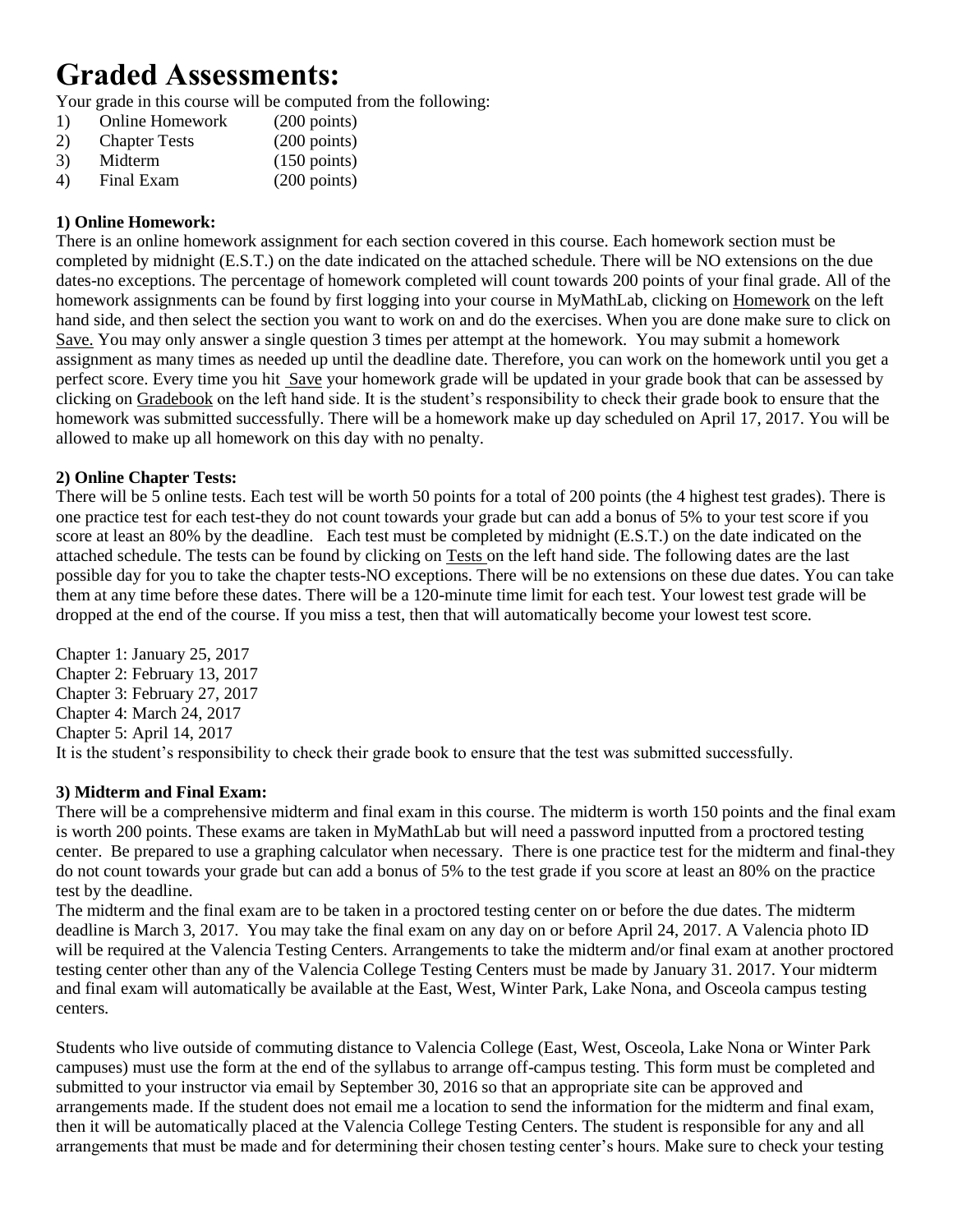centers hours before you come in to take your midterm and final exam. You should plan on spending a minimum of 2 hours on the midterm and 2.5 hours on the final exam.

The midterm exam covers chapters 1-3 (review the chapter tests or practice chapter tests for those chapters as well as the online review) and the final exam covers chapters 1-5 (review the chapter tests or practice chapter tests for those chapters as well as the online review).

Not taking the final exam will result in a grade of "F" in the course. Any concerns/emergencies about missing the final exam must be communicated and discussed with the instructor before April 17, 2017.

### **Grades:**

| Your grade will be assigned as follows: |                     |                        |  |
|-----------------------------------------|---------------------|------------------------|--|
| 675-750 points = A;                     | 600-674 points = B; | 525-599 points = $C$ ; |  |
| 450-524 points = D;                     | $0-449$ points = F  |                        |  |

Please refer to page 8 of this syllabus to find the worksheet that I will use to calculate your final grade.

# **Make-ups/Extensions:**

There are no make-ups or extensions except there will be a homework make up day scheduled on April 17, 2017. You will be allowed to make up all homework on this day with no penalty. Make-up exams are only given for jury duty or military service. NO make-up tests will be given for other reasons. If one chapter test is missed for any reason, if will be the lowest test grade that is dropped at the end of the term. There are no make-ups for the midterm or the final so plan accordingly (unless for jury duty or military service when notified before the deadline).

Technical problems are not an excuse for missing an exam. Plan to take the tests early so that you will have time to fix technical difficulties that may arise and take the test before the deadline. If you are having problems with your computer you can access this course on the computers on the East campus in building 4 in the Math Support Center or call technical support at 1-800-677-6337.

# **Tutoring (Getting Help):**

- 1. Walk-by tutoring is given to students in the campus Math Support Centers.
- 2. Tutoring is available through the Pearson Tutor Services button in MyMathLab
- 3. Send me an email or visit during office hours.
- 4. SmartThinking online tutoring (see below)

#### **Academic Dishonesty:**

All forms of academic dishonesty are prohibited at Valencia. Academic dishonesty includes, but is not limited to, plagiarism, cheating, furnishing false information, forgery, alteration or misuse of documents, misconduct during a testing situation, and misuse of identification with intent to defraud or deceive. **Sanctions available to the professor should a violation occur are described in the Valencia Student Handbook.**

#### **College Withdrawal Policy:**

Students may only withdraw themselves up until the withdrawal deadline (March 31, 2017) for a grade of W. Students may be withdrawn for excessive absence (until the withdrawal deadline) if they miss 6 consecutive assignments or miss the midterm exam. After the withdrawal deadline, the instructor will not withdraw anyone from the course. Therefore, students who have not withdrawn (or been withdrawn) prior to the withdrawal deadline will be assigned whatever grade was earned for the course as their final grade.

#### **Core Competencies Of A Valencia Graduate:**

Valencia's Student Core Competencies are complex abilities that are essential to lifelong success. This course will help you to develop and demonstrate the abilities to:

- 1) THINK clearly, critically, and creatively;
- 2) COMMUNICATE with others verbally and in written form;
- 3) Make reasoned VALUE judgments and responsible commitments;
- 4) ACT purposefully, reflectively, and responsibly.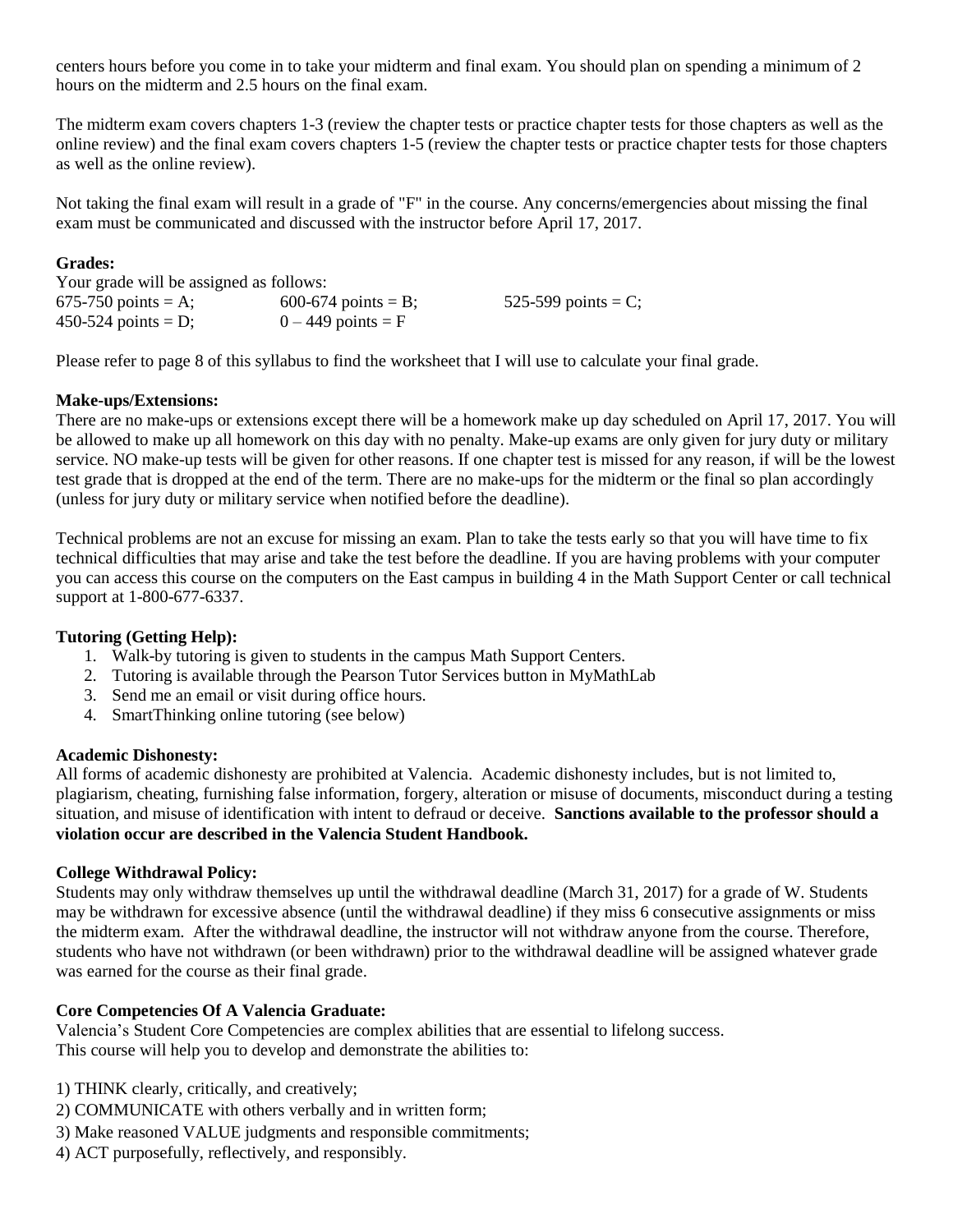Due to the nature of these global competencies, many of the problems will be presented in the context of an application. These applications will require students to select appropriate information from the problem and communicate effectively in order to explain and/or describe how the student used the skills they are learning to arrive at an appropriate solution for the problem.

# **Expected Student Conduct:**

Valencia College is dedicated not only to the advancement of knowledge and learning but is concerned with the development of responsible personal and social conduct. By enrolling at Valencia College, a student assumes the responsibility for becoming familiar with and abiding by the general rules of conduct. The primary responsibility for managing the classroom environment rests with the faculty. Students who engage in any prohibited or unlawful acts that result in disruption of a class may be directed by the faculty to leave the class. Violation of any classroom or Valencia's rules may lead to disciplinary action up to and including expulsion from Valencia. Disciplinary action could include being withdrawn from class, disciplinary warning, probation, suspension, expulsion, or other appropriate and authorized actions. You will find the Student Code of Conduct in the current Valencia Student Handbook.

#### **Valencia I.D. Cards:**

Valencia ID cards are required for LRC, Testing Center, and IMC usage. No other form of ID at those locations will be accepted. Possession and utilization of a Valencia ID is mandatory in order to obtain these services. Some Valencia testing center locations may accept a driver's license as a photo ID but be sure to check with your testing center for the acceptable forms of ID.

# **LEARNING ASSISTANCE RESOURCES:**

*Free* tutoring services are provided on Valencia College's East campus at the Academic Success Center in Building 4-Room 101. The East Campus Academic Success Center strives to provide a *safe, inclusive learning environment* that motivates students to *maximize learning opportunities, grow toward independence,* and *discover the lifelong learner within.* <http://valenciacollege.edu/east/academicsuccess/>

#### **Math support at the academic success center**

The Math Center in Building 4-Room 102-B provides individual assistance to all Valencia students enrolled in any math course. Resources include walk-in tutoring, homework assistance, workshops, final exam reviews, PERT information, academic refreshers, and much more. The SPA (Specialized Prep Area) provides specific resources to students in developmental mathematics courses. The SPA has information and study sheets for most mathematical concepts. Normal hours for the Math Center are Monday – Thursday from 8am-10pm, Friday from 8am-5pm, and on Saturday from 8am-4pm**.** Please check hours around holidays and special events and during the summer terms. <http://valenciacollege.edu/east/academicsuccess/math/>

**Valencia's Math Help 24/7:** Valencia Math professors have created pen-casts and videos of common lessons to help you learn the concepts being presented in class. This resource is located at: [www.valenciacollege.edu/math/liveScribe.cfm](http://www.valenciacollege.edu/math/liveScribe.cfm)  Click on your course to view your lessons. Some lessons have more than one professor's perspective; watch more than one!

# **Smart Thinking (Online Tutoring):**

Smarthinking is a FREE online tutoring tool available to all of Valencia's students, and math tutors are available 24/7. Students can access Smarthinking through the Courses tab in Atlas. Students have an eight hour limit of usage per semester, and therefore Smarthinking is best used as a back up to on-campus services and support, not as a replacement. There are Smarthinking phone applications for both iOS and Android devices. <http://valenciacollege.edu/east/academicsuccess/onlineTutoring.cfm>

#### **STUDENTS WITH DISABILITIES:**

Valencia Students who qualify for academic accommodations must provide the professor with a Notification to Instructor (NTI) from the Office for Students with Disabilities (OSD). Students are expected to discuss their specific needs with the professor, preferably during the first two weeks of class. OSD determines accommodations based on appropriate documentation of disabilities.

**Contact Information: Bldg.: 5-216; Ph: 407-582-2229; Fax: 407-582-8908; TTY: 407-582-1222. <http://valenciacollege.edu/osd/default.cfm>**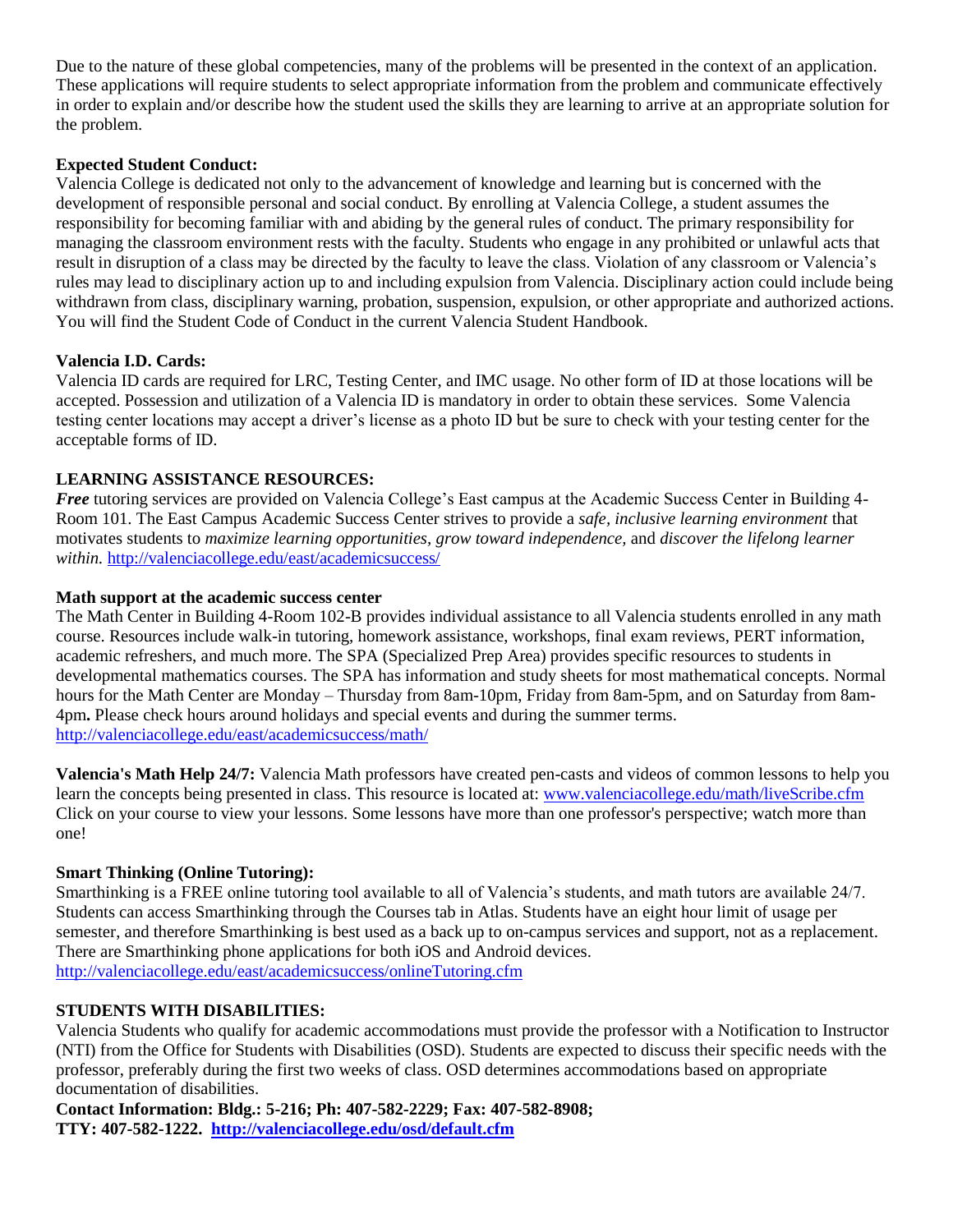#### **STUDENT FEEDBACK ON INSTRUCTION:**

Near the end of the term, students will receive an invitation through their Valencia ATLAS email account asking them to complete the Student Feedback on Instruction (SFI). This survey provides Valencia College professors with feedback on students' experiences in courses and helps them to continually improve their courses. The results are released only *after*  grades are submitted and students' names are *not* included in the results - all responses will be anonymous.

#### **STUDENT ASSISTANCE PROGRAM:**

Valencia College has contracted with a private and confidential counseling service (**Bay Care Behavioral Health Student Assistance Program (SAP))** to provide FREE short-term assistance to students who need to resolve problems that are affecting their college performance. Examples might include: stress, relationship/family issues, alcohol/drug problems, eating disorders, depression, and gender issues. Students who are experiencing any of these issues and who are enrolled in credit classes at Valencia should call the toll-free number 1-800-878-5470 to speak to a professional counselor. If needed, the counselor may refer the student to appropriate resources or to speak face-to-face with a licensed counselor. For more information, call or visit a Counselor in Student Services on any campus.

# **TITLE IX**

Valencia College strives to be a place free from all forms of discrimination. Title IX protects students from discrimination based upon sex including protections against sexual violence, domestic violence, and stalking. This also includes protections for students who are pregnant or may become pregnant. If you experience sexual violence, domestic violence or stalking and would like assistance there are several options available to you. Valencia partners with the Victim Service Center of Central Florida which is a confidential resource available 24/7. They can be reached by calling 407-497-6701. If you would like assistance on campus, you can go to valenciacollege.edu/eo or contact Valencia College's Title IX and Equal Opportunity Officer, Ryan Kane, by emailing [rkane8@valenciacollege.edu.](mailto:rkane8@valenciacollege.edu) If you would like to report to law enforcement, you may visit Campus Security or call 911.

Please note that there are no confidential resources on campus. As your professor, I am required to report any information mentioned in this statement to the appropriate campus resources. This will include your name, and detailed information shared with me. We take privacy very seriously at the College and only those who have a legitimate need to know the information will be provided with this information.

If you have more questions about Title IX or the College's response, please visit valenciacollege.edu/eo.

#### **DISCLAIMER**

Changes in the syllabus, schedule, evaluation procedures, and/or homework assignments may be made at any time at the discretion of the professor. If you are absent, it is **your** responsibility to find out what, if any, announcements or changes have been made.

FERPA is a Federal law that is administered by the Family Policy Compliance Office (Office) in the U.S. Department of Education (Department). 20 U.S.C. § 1232g; 34 CFR Part 99. FERPA affords students certain rights with respect to their educational records. Valencia College has a firm commitment to protecting the privacy rights of its students. For further information on FERPA see: <http://valenciacollege.edu/ferpa/default.cfm#whatis>

**Note: It is the student's responsibility to work ahead of this schedule in order to build some flexibility into the schedule. There will be no extensions on any of the due dates.**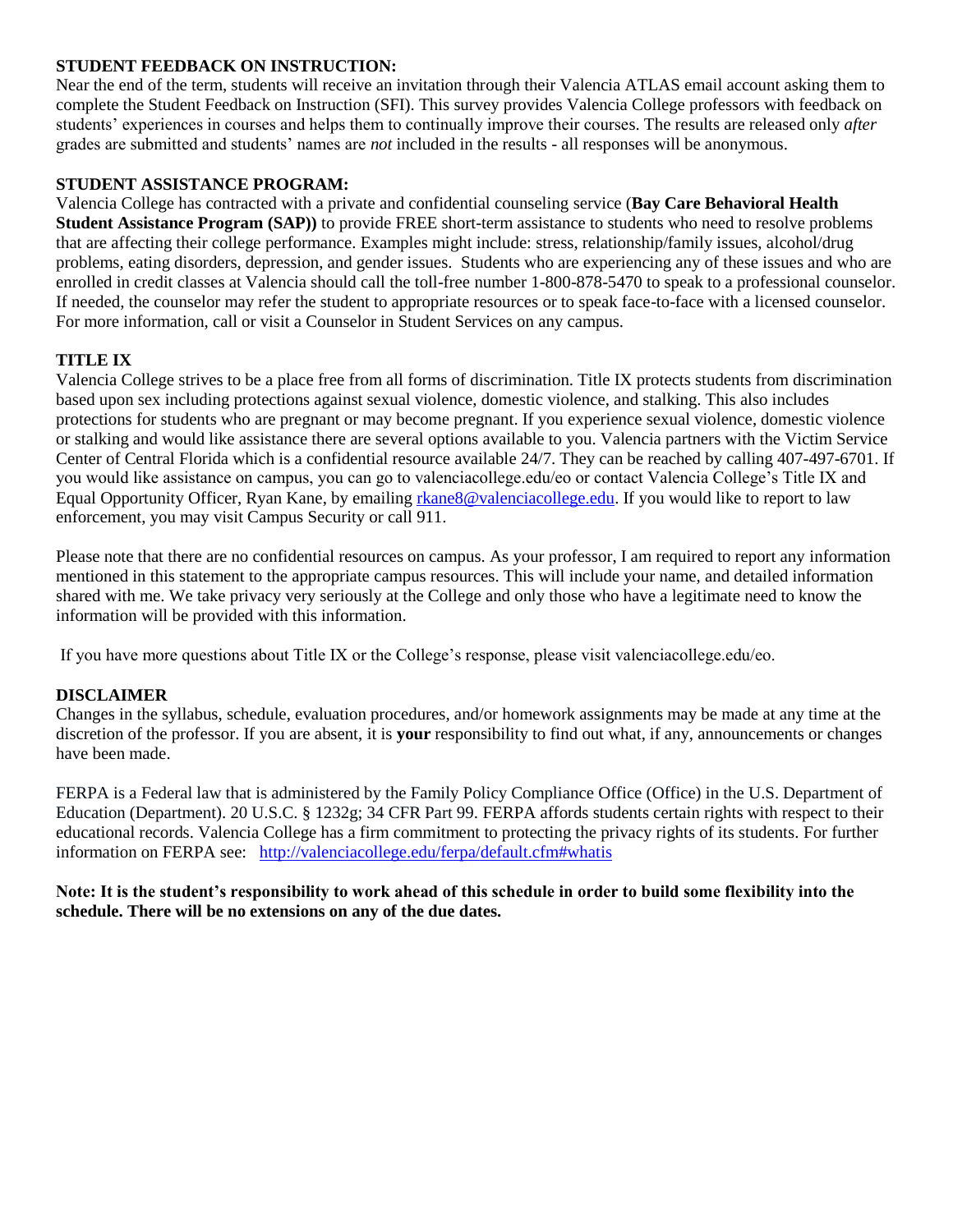|          | Due<br>Date | Section                       |       | Due Date       |                           |
|----------|-------------|-------------------------------|-------|----------------|---------------------------|
| January  | 9           | Information Quiz (Blackboard) | March | $\overline{2}$ | Practice test for Midterm |
|          | 11          | 1.1 (MyMathLab)               |       | $\overline{3}$ | Midterm                   |
|          | 13          | 1.2                           |       | 13             | 4.1                       |
|          | 18          | 1.3                           |       | 15             | 4.2                       |
|          | 20          | 1.4                           |       | 17             | 4.5                       |
|          | 24          | Practice test                 |       | 20             | 4.6                       |
|          | 25          | Chapter 1 test                |       | 23             | Practice test             |
|          | 27          | 2.1                           |       | 24             | Chapter 4 test            |
|          | 30          | 2.2                           |       | 27             | 5.1                       |
| February |             | 2.3                           |       | 29             | 5.2                       |
|          | 3           | 2.4                           |       | 31             | 5.3                       |
|          | 6           | 2.5                           | April | 3              | 5.4                       |
|          | 8           | 2.6                           |       | 5              | 5.5                       |
|          | 12          | Practice test                 |       | 7              |                           |
|          | 13          | Chapter 2 test                |       | 10             | 5.6                       |
|          | 15          | 3.2                           |       | 13             | Practice test             |
|          | 17          | 3.3                           |       | 14             | Test 5                    |
|          | 20          | 3.5                           |       | 17             | HW make-up day            |
|          | 22          | 7.4                           |       | 19             | Review for the final      |
|          | 26          | Practice test                 |       | 23             | Practice test for Final   |
|          | 27          | Chapter 3 Test                |       | 24             | Final Exam                |

#### **Spring Schedule: There will be no extensions on these dates.**

# **Grade Calculation Worksheet**

How I will calculate your final grade:

At the end of the course go to your online grade book and record the following. For your homework points click on Show Overall Score on the top left and it will display the points.

| Chapter 1 Test: $\overline{\phantom{a}}$ | /50   | Chapter 2 Test: | 50   |
|------------------------------------------|-------|-----------------|------|
| Chapter 3 Test: _                        | /50   | Chapter 4 Test: | /50  |
| Chapter 5 Test: $\_\_$                   | /50   | Homework:       | /200 |
| Midterm:                                 | (150) | Final Exam:     | /200 |

Cross out the lowest chapter test score. Now add all the remaining blanks. These are your points for the course. Your grade will be assigned according to the scale in your syllabus.

675-750 points = A; 600-674 points = B; 525-599 points = C; 450-524 points = D;  $0 - 449$  points = F

# **Please note: the online grade book will not reflect the dropping of the lowest chapter test score in order to keep it "true".**